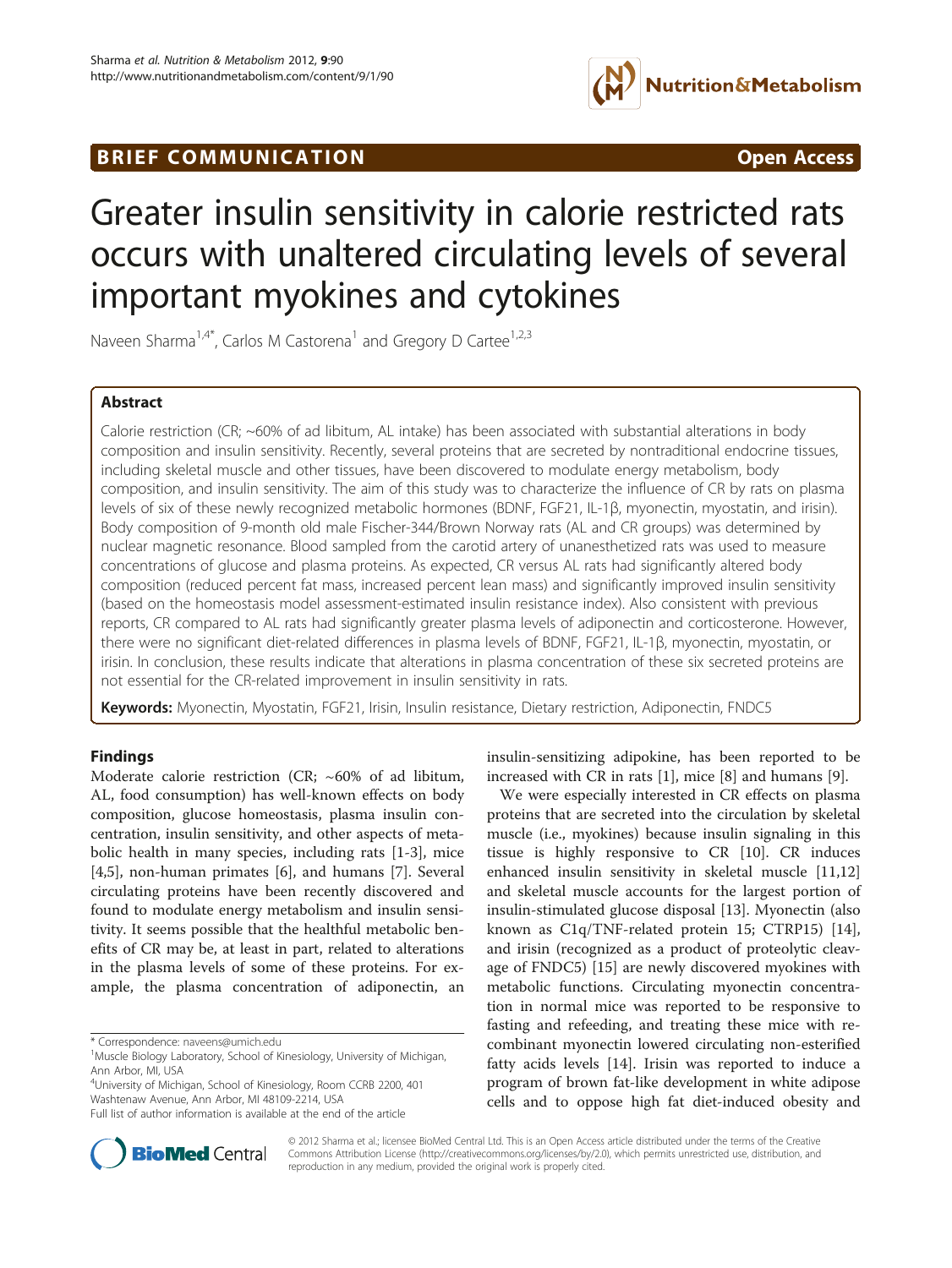<span id="page-1-0"></span>insulin resistance in mice [[15\]](#page-3-0). Myostatin is a myokine that is best known for its role in regulating skeletal muscle mass [[16\]](#page-3-0), but it can also influence metabolism and insulin sensitivity [\[17](#page-3-0)]. To the best of our knowledge, earlier studies have not assessed CR effects on any of these three myokines. A number of other plasma proteins that have been implicated as potential regulators of body composition and/or energy metabolism are expressed and apparently secreted by skeletal muscle and various other tissues. Several of these proteins that have not been previously assessed in the context of CR include brain-derived neurotrophic factor (BDNF) [[18\]](#page-3-0), fibroblast growth factor 21 (FGF21) [[19](#page-3-0)], and interleukin-1β (IL-1β) [\[20](#page-3-0)].

The goal of the current study was to characterize the effects of moderate CR on plasma levels of myonectin, myostatin, irisin, BDNF, FGF21, and IL-1β in 9 month-old rats. These proteins were selected for study because they are newly discovered plasma myokines and/or cytokines that were recently recognized to have metabolic functions, and they have not been previously studied with CR. Accordingly, it seemed possible that they might play a role in the CR phenotype (e.g., increased insulin sensitivity). We also assessed other parameters that have been previously documented to be responsive to CR-induced changes (body composition, homeostasis model assessment-estimated insulin resistance [HOMA-IR] index, and plasma concentrations of insulin, C-peptide, adiponectin and corticosterone) [[1,10,21](#page-3-0)-[24\]](#page-3-0). We hypothesized that CR-related changes in these parameters would be accompanied by altered plasma values of one or more of these six proteins that have been recently linked to modulation of metabolism and insulin action.

Procedures for animal care were approved by the University of Michigan Committee on Use and Care of Animals. Male Fischer-344 x Brown Norway, F1 generation rats were obtained at 3 months of age from Harlan (Indianapolis, IN). Rats were housed individually in shoebox cages and maintained on a 12:12 h light–dark cycle (lights out at 17:00 h). After familiarization in the Ann Arbor facility, rats were assigned to either AL or CR groups. At baseline  $($   $\sim$  14 weeks-old) prior to initiating the dietary protocol (CR group received 60–65% of AL intake daily for approximately 6 months as previously described [[10\]](#page-3-0)), the body mass of the groups were not significantly different  $(318.1 \pm 3.3 \text{ g}$  for AL and  $315.7 \pm 3.4$  g for CR at baseline). When rats were 9 months of age, animals from both AL and CR groups were catheterized for blood collection as previously described [[10](#page-3-0)]. Seven days after catheter placement, food was removed from the cages of all rats between 0700 and 0800 h, and body composition (body fat mass, lean mass, and free fluid) was measured in some of the rats using an NMR-based analyzer (Minspec LF90II, Bruker

Optics; Billerica, MA). At 1200–1300 h, blood was collected from conscious rats and an aliquot was immediately used for glucose analysis by a glucometer (Accu-Chek Aviva, Roche, Indianapolis, IN). Additional blood was collected using heparinized capillary tubes (#22- 362-566; Fisher Scientific, Hanover Park, IL). Blood was transferred to microcentrifuge tubes and centrifuged (1 min at 1500 g), with the resultant plasma fraction collected and stored at -80°C until analyzed.

ELISA kits (EMD Millipore, Billerica, MA) were used to measure plasma levels of insulin (#EZRMI-13K), adiponectin (#EZRADP-26K), BDNF (#CYT306), and FGF21 (#EZRMFGF21-26K). Multiplex bead kits (EMD Millipore) were used to measure C-peptide (#RMHMAG-84K), corticosterone (#RSH69K) and IL-1β (#RCYTOMAG-80K). Reagents and apparatus for SDS-PAGE and immunoblotting were from Bio-Rad Laboratories (Hercules, CA). Anti-FNDC5 antibody (#ab93373) was from Abcam (Cambridge, MA). Anti-myostatin antibody (#AB3239) was from EMD Millipore. Anti-rabbit IgG-horseradish peroxide conjugate (#7074) was from Cell Signaling Technology (Danvers, MA). Anti-myonectin antibody was a gift from Dr. G. William Wong at Johns Hopkins University School of Medicine. Myonectin and myostatin in plasma were determined by Western immunoblotting procedure as previously described [[10\]](#page-3-0). Briefly, equal amounts of protein were separated by SDS-PAGE and transferred to nitrocellulose membranes. Equal loading was determined by the Memcode reversible protein stain kit for nitrocellulose membranes (PI-24580, Fisher). Plasma samples used for irisin analysis were prepared based on the procedures described by Bostrom et al. [[15\]](#page-3-0) including the removal of albumin/IgG (#122642; EMD Millipore) and deglycosylation using PNGase F (#P0704S; New England Biolabs, Ipswich, MA) prior to immunoblotting using the FNDC5 antibody. Immunoreactive proteins were quantified by densitometry (AlphaEase FC, Alpha Innotech, San Leandro, CA). Values are normalized to an average

|  |  |  | <b>Table 1 Body mass and composition</b> |  |
|--|--|--|------------------------------------------|--|
|--|--|--|------------------------------------------|--|

|                | AL             | CR               |
|----------------|----------------|------------------|
| Body Mass (q)  | $420.4 + 19.3$ | $263.5 \pm 6.7*$ |
| Fat Mass (g)   | $65.2 + 4.4$   | $19.0 + 1.9*$    |
| Lean Mass (q)  | $793.0 + 10.3$ | $205.5 + 4.6*$   |
| Free Fluid (g) | $31.9 + 1.2$   | $20.9 + 0.5*$    |
| Fat Mass (%)   | $15.4 + 0.5$   | $7.1 + 0.6*$     |
| Lean Mass (%)  | $70.0 + 1.4$   | $78.1 + 0.4*$    |
| Free Fluid (%) | $7.6 + 0.2$    | $7.9 + 0.1$      |

\*Indicates a statistically significant difference ( $P \le 0.05$ ) between the AL and CR groups as determined by unpaired Student's t-test. Values are mean  $\pm$  SEM for n=8-12 per treatment group. Body composition (fat, lean and free fluid masses) determined by nuclear magnetic resonance are expressed as both absolute (g, grams) and relative (%) values.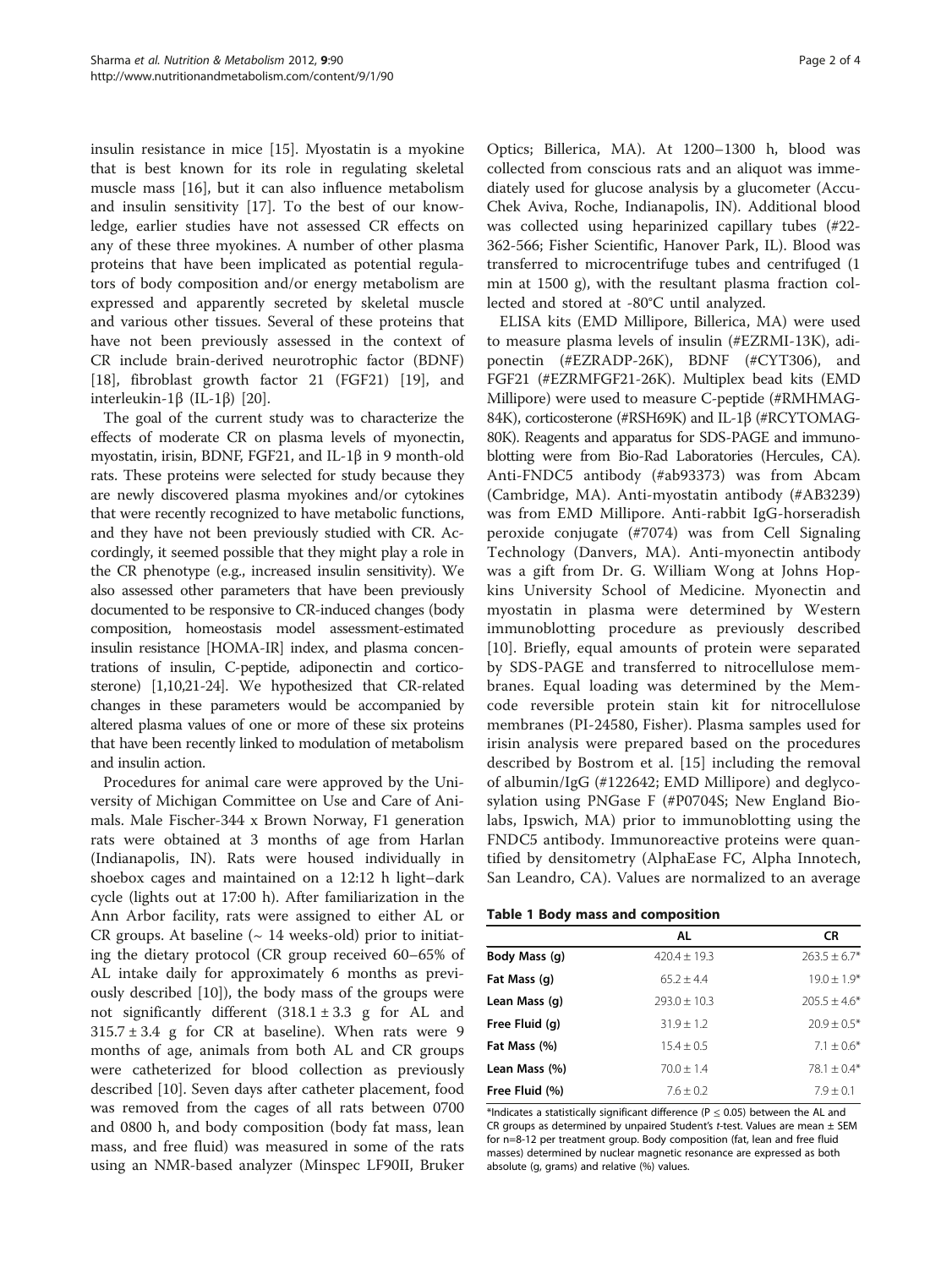Table 2 Plasma glucose and protein concentrations and HOMA-IR index

|                                  | AL               | <b>CR</b>           |
|----------------------------------|------------------|---------------------|
| Glucose $(mq \cdot dL^{-1})$     | $111.1 + 2.3$    | $105.9 + 3.3$       |
| Insulin $(\mu U \cdot mL^{-1})$  | $72.0 + 10.1$    | $29.5 \pm 5.1*$     |
| <b>HOMA-IR Index</b>             | $19.3 + 3.0$     | $7.8 + 1.4*$        |
| C-peptide $(pq·mL^{-1})$         | $847.3 + 143.8$  | $321.1 \pm 58.2*$   |
| Adiponectin $(nq \cdot mL^{-1})$ | $7275.3 + 437.9$ | $8723.4 \pm 541.6*$ |
| Corticosterone ( $nq·mL^{-1}$ )  | $113.3 + 21.7$   | $170.9 \pm 26.1*$   |
| IL-1β (pg·mL <sup>-1</sup> )     | $20.8 \pm 3.7$   | $20.5 + 5.9$        |
| BDNF $(pq\cdot mL^{-1})$         | $89.1 + 19.3$    | $109.4 + 22.6$      |
| FGF21 ( $pg \cdot mL^{-1}$ )     | $708.4 + 32.6$   | $160.4 + 36.8$      |

\*Indicates a statistically significant difference ( $P \le 0.05$ ) between the AL and CR groups as determined by unpaired Student's t-test. Values are mean  $\pm$  SEM for n=8-12 per treatment group. HOMA-IR Index; [glucose (mg·dl<sup>-1</sup>) x insulin  $(\mu U \cdot ml^{-1})$ /405].

of the AL samples on the same blot. The HOMA-IR index [glucose (mg·dl<sup>-1</sup>) x insulin ( $\mu$ U·ml<sup>-1</sup>)/405] was calculated [[25\]](#page-3-0). Unpaired Student's t-tests were used for comparisons between AL and CR groups (SigmaPlot version 11.0; Systat Software, San Jose, CA). A P value ≤ 0.05 was accepted as statistically significant. Data are presented as mean ± SEM.

CR rats compared to AL rats had significantly ( $P \leq$ 0.05) lower body mass and absolute values (g) for fat mass, lean mass and free fluids (Table [1](#page-1-0)). When body composition results were expressed as relative values, CR rats versus AL rats had significantly ( $P \le 0.05$ ) lower body fat percentage and higher lean body mass percentage with unaltered free fluid percentage. There were significant ( $P \le 0.05$ ) decreases in plasma insulin and C-peptide levels in the CR compared to AL group (Table 2). There was no significant difference in glycemia for the AL and CR group (Table 2). The HOMA-IR index was significantly ( $P \le 0.05$ ) lower for the CR versus AL group indicating improved insulin sensitivity in the CR rats (Table 2). There were significant ( $P \le 0.05$ ) increases in plasma levels of both adiponectin and corticosterone in the CR versus AL group (Table 2). There were no significant diet-related effects on plasma levels of IL-1β, BDNF, FGF-21, myonectin, myostatin, or irisin (Table 2 and Figure 1).

The primary goal of this study was to examine the influence of CR on the plasma concentrations of six proteins that were recently recognized to have metabolic functions (BDNF, FGF21, IL-1β, myonectin, myostatin and irisin) and that had not previously been studied in the context of CR. The results revealed no significant differences for any of these plasma proteins in AL compared to CR rats. It is notable that the CR protocol was accompanied by the expected changes in both body composition (lower percent fat mass and greater percent lean mass) and insulin sensitivity (improvement based on the reduction of the HOMA-IR index). The current results also confirmed earlier reports of CR-induced elevations in the plasma levels of adiponectin [\[1](#page-3-0)] and corticosterone [\[23\]](#page-3-0). Taken together, the data from this study indicate that alterations in plasma concentrations of BDNF, FGF21, IL-1β, myonectin, myostatin and irisin were not essential for the CR-related improvement in insulin sensitivity in rats. These novel results are valuable because they suggest that other mechanisms account for CR-induced improvement in insulin sensitivity.

It is important to recognize that the current results do not eliminate the possibility that one or more of these plasma proteins may be relevant for some of CR's